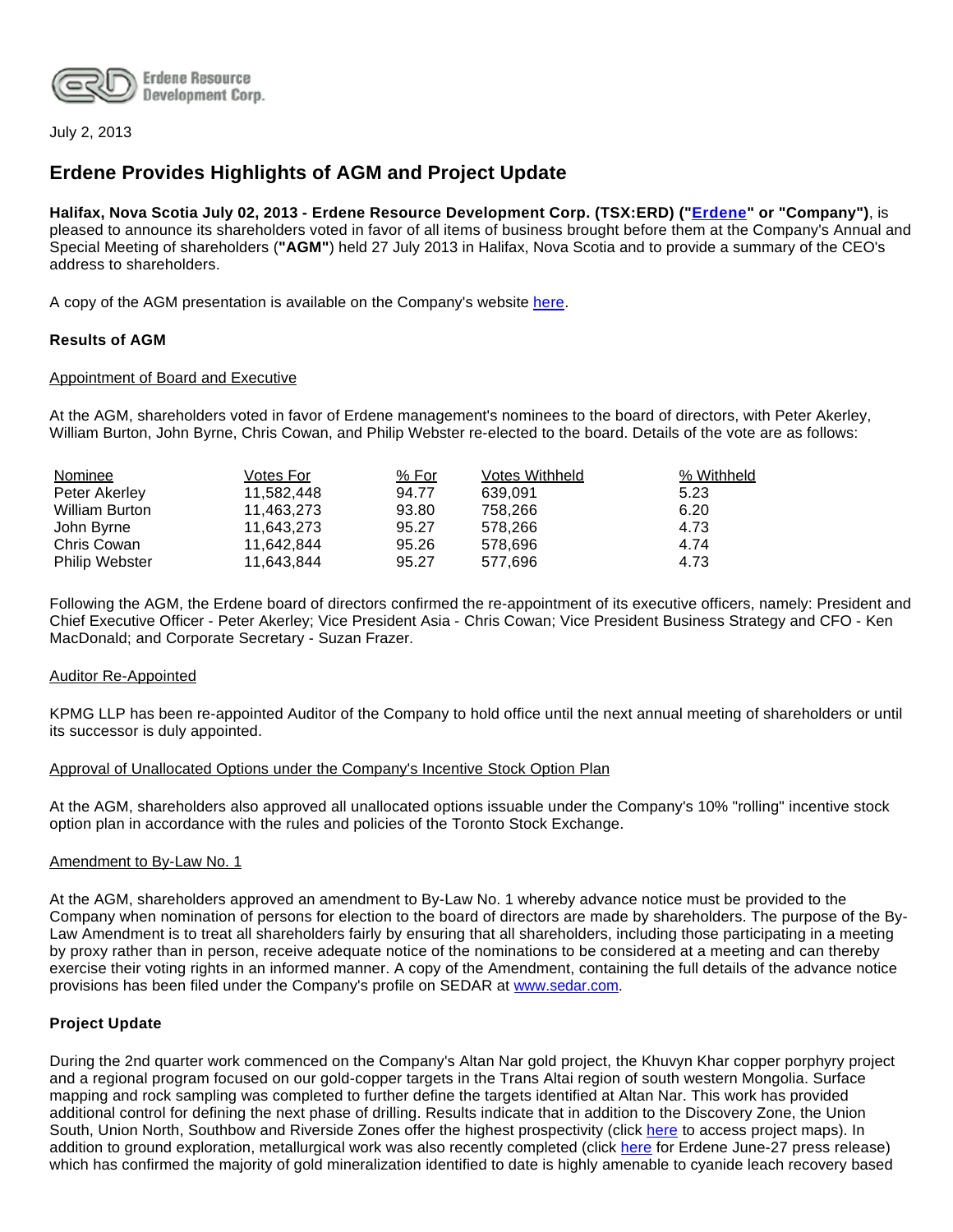on bottle roll testing. These results will now be considered in conceptual mining scenarios for the Discovery Zone.

A surface exploration program to define drill targets is underway at the Company's Khuvyn Khar copper porphyry prospect, located 40 kilometres west of the Altan Nar gold project. The program, consisting of detailed mapping, core re-logging and geophysics, is a follow-up to drilling completed by the Company in 2011 which intersected 34 metres of 1.3% copper and 9 g/t silver. Over the past several years, Erdene has carried out regional exploration in an area of southwestern Mongolia designated as the Trans Altai Project Area generating multiple gold and base metal targets. The Teck-Erdene Alliance is now evaluating both the Khuvyn Khar and Trans Altai areas.

## **Significant Cost-Saving Initiatives**

The Company also presented information during the AGM regarding significant cost-saving initiatives undertaken during the past year and planned for the remainder of 2013 and 2014. In summary, the Company entered 2012 with the target to reduce General and Administration expenditures ("G&A") by 18% and that target was met. For 2013-2014 that target is a 43% reduction or greater. Erdene is below average on G&A in our peer group and bottom 10th percentile in terms of G&A of internationally listed exploration companies active in Mongolia and in the top third for ratio of Exploration & Development ("E&D") to G&A. Through the use of incentive stock options and deferred share units, the Company has also secured a significant reduction in executive and management salaries which also aligns the interest of directors and staff with that of our shareholders. In addition, through joint ventures, the Company has redirected a significant portion of its project funding costs, and is maintaining a reduced budget for the Altan Nar gold project until additional funds are accessed.

## **Deferred Share Units Granted**

In an effort to reduce cash outflows and eliminate certain future commitments, the Company is utilizing the deferred share unit program to more closely align the Company's compensation plan with shareholder expectations. Effective July 1, 2013, senior management has elected to further reduce cash compensation and the executive have surrendered their rights to future severance in return for the issuance of deferred share units. On June 30, 2013 and July 1, 2013, the Company granted a combined 900,297 Deferred Share Units (**"DSU"**) at \$0.12 per share to certain officers, directors and employees of the Company.

## **About Erdene Resource Development Corp.**

Erdene is a Canada-based junior resource company focused on the acquisition, exploration, and development of base and precious metals in underexplored and highly prospective Mongolia. Our strength comes from a major new gold discovery, a large molybdenum-copper porphyry resource, and a recent alliance with Teck Resources to fund and explore a new copper porphyry discovery and Erdene's large land holding, 200 kilometres from the China border in southwest Mongolia. These projects are managed by a highly experienced management team with over 15 years' experience in the country, providing the Company with a unique opportunity to participate in this period of unprecedented economic growth in Mongolia. This growth is fuelled by proximity to China and the discovery and development of a number of world-class mineral projects that are transforming the country into one of Asia's natural resource capitals. For further information on the Company, please visit [www.erdene.com](file:///C:/Users/User/AppData/Local/Microsoft/Windows/Temporary%20Internet%20Files/Content.Outlook/AQIHEH4C/www.erdene.com). Erdene has 58,785,299 issued and outstanding common shares and, a fully diluted position of 66,535,716 common shares.

# **Forward-Looking Statements**

Certain information regarding Erdene contained herein may constitute forward-looking statements within the meaning of applicable securities laws. Forward-looking statements may include estimates, plans, expectations, opinions, forecasts, projections, guidance or other statements that are not statements of fact. Although Erdene believes that the expectations reflected in such forward-looking statements are reasonable, it can give no assurance that such expectations will prove to have been correct. Erdene cautions that actual performance will be affected by a number of factors, most of which are beyond its control, and that future events and results may vary substantially from what Erdene currently foresees. Factors that could cause actual results to differ materially from those in forward-looking statements include market prices, exploitation and exploration results, continued availability of capital and financing and general economic, market or business conditions. The forward-looking statements are expressly qualified in their entirety by this cautionary statement. The information contained herein is stated as of the current date and is subject to change after that date. The Company does not assume the obligation to revise or update these forward-looking statements, except as may be required under applicable securities laws.

# **NO REGULATORY AUTHORITY HAS APPROVED OR DISAPPROVED THE CONTENTS OF THIS RELEASE**

# **Contact information**

**Erdene Resource Development Corp.** Peter C. Akerley, President and CEO